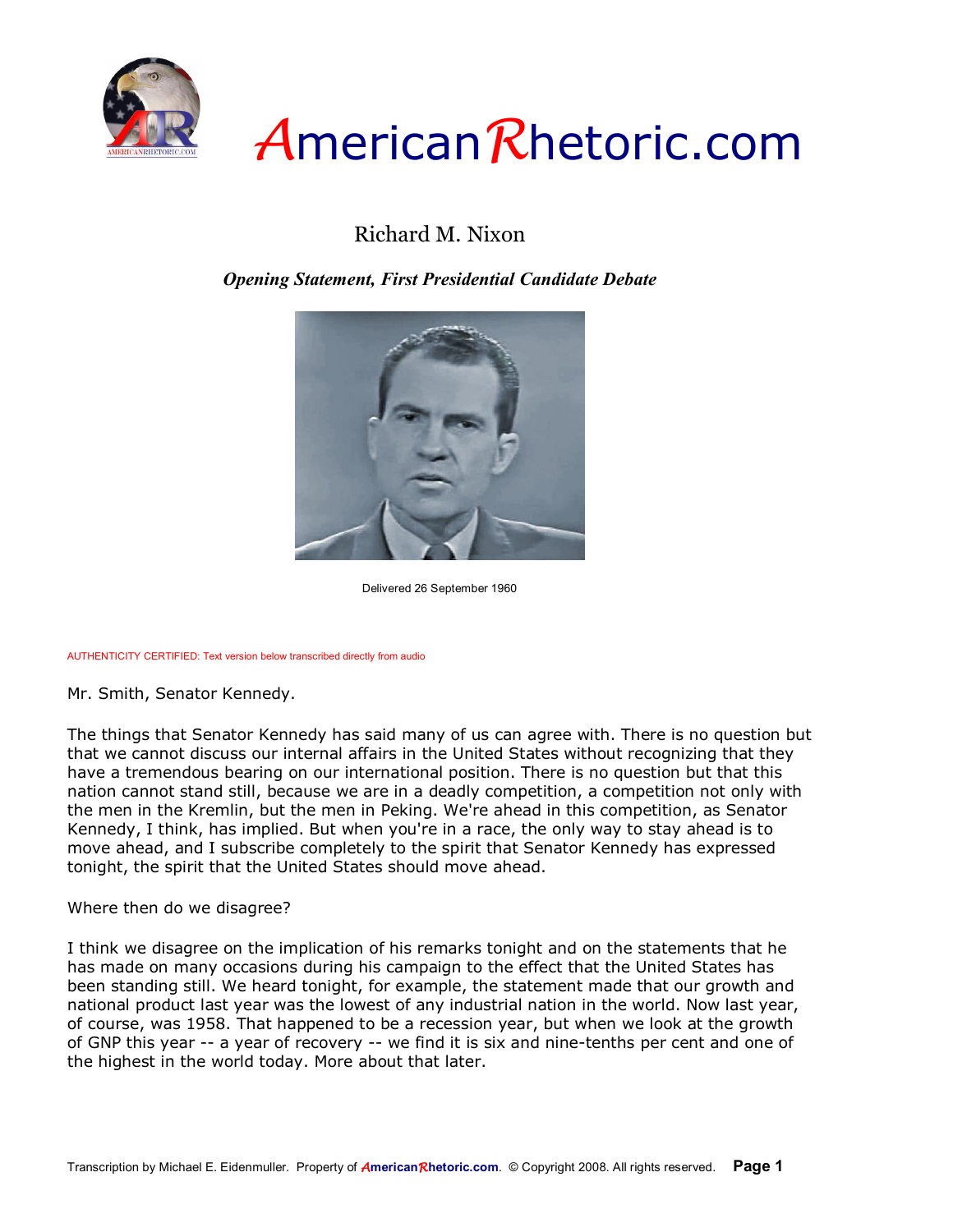



Looking, then, to this problem of how the United States should move ahead and where the United States is moving, I think it is well that we take the advice of a very famous campaigner, "Let's look at the record." Is the United States standing still? Is it true that this Administration, as Senator Kennedy has charged, has been an Administration of retreat, of defeat, of stagnation? Is it true that, as far as this country is concerned, in the field of electric power, and all of the fields that he has mentioned, we have not been moving ahead? Well, we have a comparison that we can make. We have the record of the Truman Administration of seven and a half years, and the seven and a half years of the Eisenhower Administration. When we compare these two records in the areas that Senator Kennedy has discussed tonight, I think we find that America has been moving ahead.

Let's take schools. We have built more schools in these seven and a half years than we built in the previous seven and a half, for that matter in the previous 20 years. Let's take hydroelectric power. We have developed more hydroelectric power in these seven and a half years than was developed in any previous Administration in history. Let us take hospitals. We find that more have been built in this Administration than in the previous Administration. The same is true of highways.

Let's put it in terms that all of us can understand.

We often hear Gross National Product discussed, and in that respect may I say that when we compare the growth in this Administration with that of the previous Administration, that then there was a total growth of 11 percent over seven years; in this Administration there has been a total growth of 19 percent over seven years. That shows that there's been more growth in this Administration than in its predecessor.

But let's not put it there; let's put it in terms of the average family. What has happened to you? We find that your wages have gone up five times as much in the Eisenhower Administration as they did in the Truman Administration. What about the prices you pay? We find that the prices you pay went up five times as much in the Truman Administration as they did in the Eisenhower Administration. What's the net result of this? This means that the average family income went up 15 percent in the Eisenhower years as against two percent in the Truman years.

Now, this is not standing still. But, good as this record is, may I emphasize it isn't enough. A record is never something to stand on; it's something to build on and in building on this record, I believe that we have the secret for progress. We know the way to progress and I think first of all our own record proves that we know the way.

Senator Kennedy has suggested that he believes he knows the way. I respect the sincerity with which he makes that suggestion, but on the other hand, when we look at the various programs, that he offers, they do not seem to be new. They seem to be simply retreads of the programs of the Truman Administration which preceded him and I would suggest that during the course of the evening he might indicate those areas in which his programs are new, where they will mean more progress than we had then.